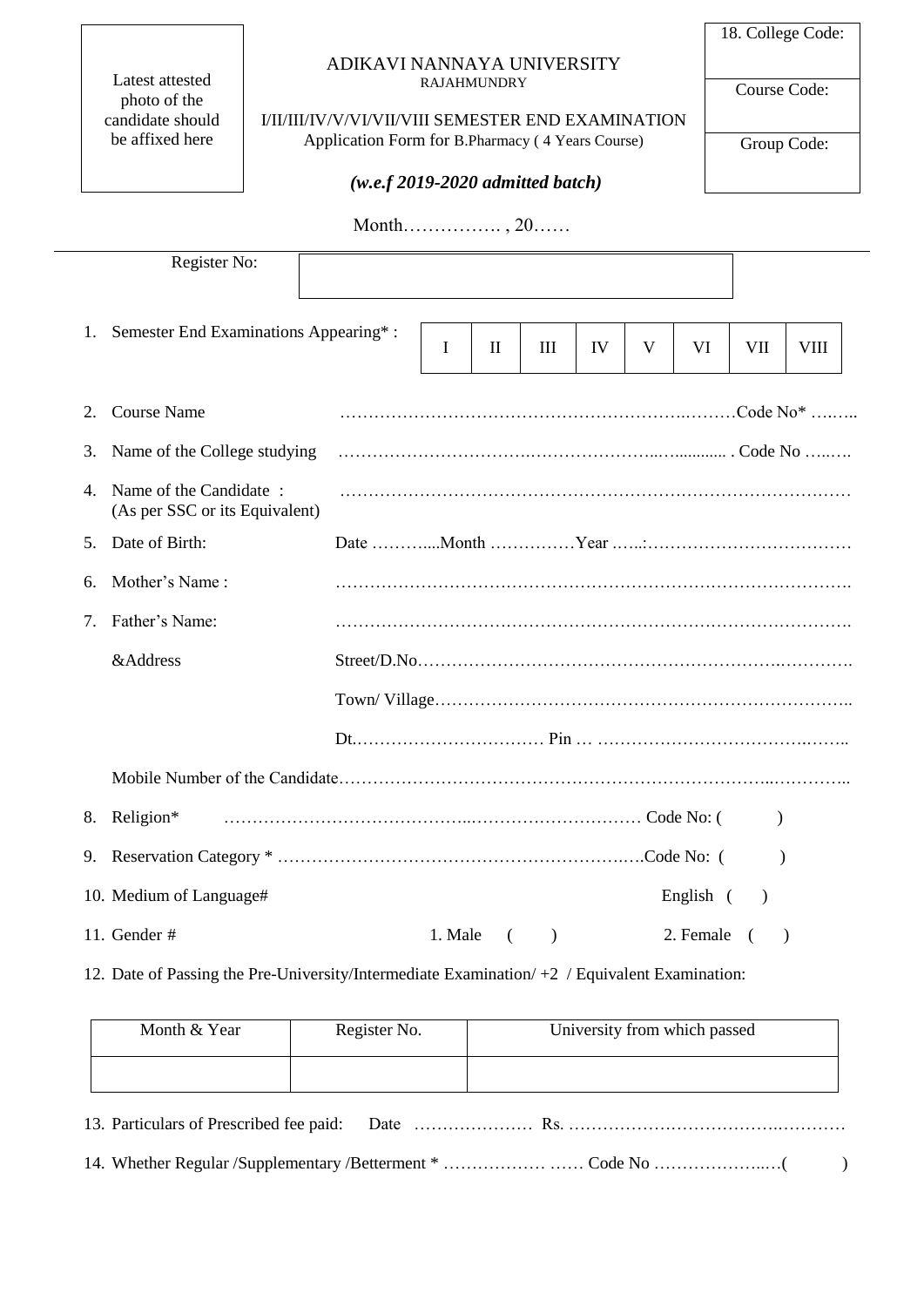15. Physically Challenged # Candidate has to take prior permission to obtain scribe in case of Physically Challenged persons as per eligibility.

(Enclose 1. Medical Certificate 2. Exemption certificate if any 3. Scribe Application (if necessary)) issued by CDC,ANUR

| $(1)$ PH $(VH)$ | (2) PH (HH) | $(3)$ PH $(OH)$ |  |
|-----------------|-------------|-----------------|--|
|                 |             |                 |  |

16. Latest appearance particulars :

| Month & Year | Register No. | <b>Examination Center</b> |
|--------------|--------------|---------------------------|
|              |              |                           |

17. Write the subjects in the present appearing Semester End Examination in the appropriate box

| I Year<br>(I Sem / II Sem) | II Year<br>(III Sem / IV Sem) | <b>III</b> Year<br>(V Sem / VI Sem) | <b>IV Year</b><br>(VII Sem / VIII Sem) |
|----------------------------|-------------------------------|-------------------------------------|----------------------------------------|
|                            |                               |                                     |                                        |
|                            |                               |                                     |                                        |
|                            |                               |                                     |                                        |
|                            |                               |                                     |                                        |
|                            |                               |                                     |                                        |
|                            |                               |                                     |                                        |
|                            |                               |                                     |                                        |
|                            |                               |                                     |                                        |
|                            |                               |                                     |                                        |
|                            |                               |                                     |                                        |
|                            |                               |                                     |                                        |
|                            |                               |                                     |                                        |

#### …………………………………………………………………………

(Signature of the Candidate)

………………………………………………….

Station: ……………………………… Signature of the Principal

Date: ……………………………… (with College Stamp/Seal)

Note:

- $(1)$  \* See the Code Section for filling the boxes where ever is applicable.
- (2) # Put tick  $\checkmark$  mark in the appropriate Box
- (3) Applications rejected by the office for want of proper information as per the proforma will be accepted if received within ten (10) days from the date of issue of Memo with full information on payment of penal fee of Rs.100/- besides the fee prescribed as per the table given in the application.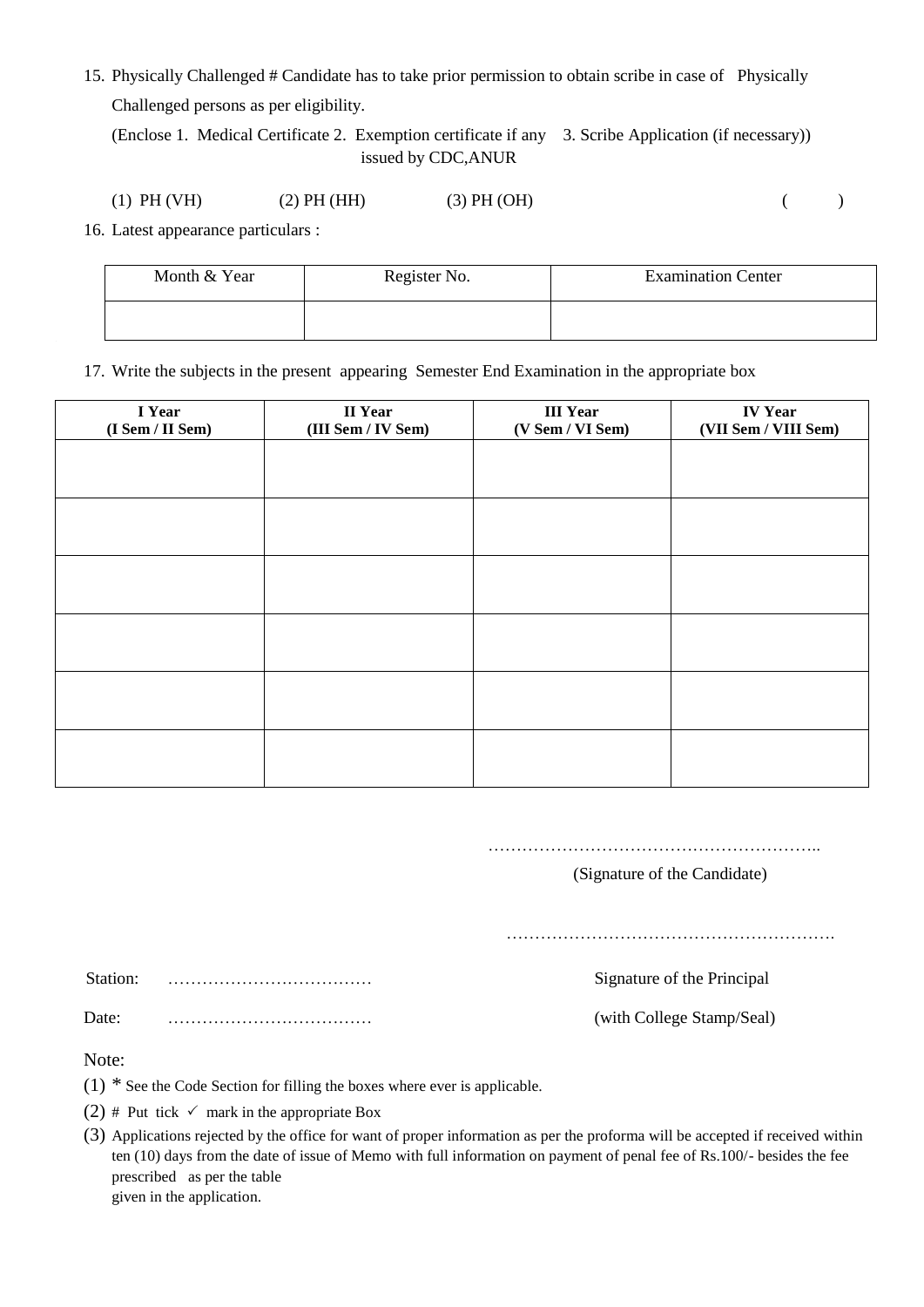# ORIGINAL HALL – TICKET

Register No.

#### A D I K A V I N A N N A Y A U N I V E R S I T Y RAJAHMUNDRY

I/II/III/IV/V/VI/VII/VIII SEMESTER END EXAMINATION

B.Pharmacy ( 4 Years Course)

Month……………. , 20……

This is to certify that Mr/Ms …………………………………………………………..…………….………Son/Daughter

of Sri/Smt………………………………....…………...….. is a Candidate for the ……………… Engineering Examination at

the end of Semester to be held…….……...… …………………. Center He/ She desires to appear for the following subjects:

| I Year           | II Year            | <b>III</b> Year  | <b>IV Year</b>       |
|------------------|--------------------|------------------|----------------------|
| (I Sem / II Sem) | (III Sem / IV Sem) | (V Sem / VI Sem) | (VII Sem / VIII Sem) |
|                  |                    |                  |                      |
|                  |                    |                  |                      |
|                  |                    |                  |                      |
|                  |                    |                  |                      |
|                  |                    |                  |                      |
|                  |                    |                  |                      |
|                  |                    |                  |                      |
|                  |                    |                  |                      |
|                  |                    |                  |                      |
|                  |                    |                  |                      |
|                  |                    |                  |                      |
|                  |                    |                  |                      |
|                  |                    |                  |                      |
|                  |                    |                  |                      |
|                  |                    |                  |                      |
|                  |                    |                  |                      |
|                  |                    |                  |                      |
|                  |                    |                  |                      |

### Rajahmundry CONTROLLER OF EXAMINATIONS Dt. Adikavi Nannaya University

Note: (i) The candidate should strike off the subjects for which he/she is not appearing at the Examination

(ii) The candidate should necessary fill in the optional subject in the application

(iii) The Attesting Officers signature should be right across the photo extending over the blank also

 (iv) The candidate will be provided with an Answer Booklet containing 32 pages and the candidate has to answer all the questions in the booklet only. No. Addl. Sheets will be supplied.

(v) The candidates are prohibited to bring Cell Phones/pager in to the Examination Hall.

# CERTIFICATE OF IDENTITY

2. ……………………………………………………………………………

Station

Date: College Seal Signature of the Principal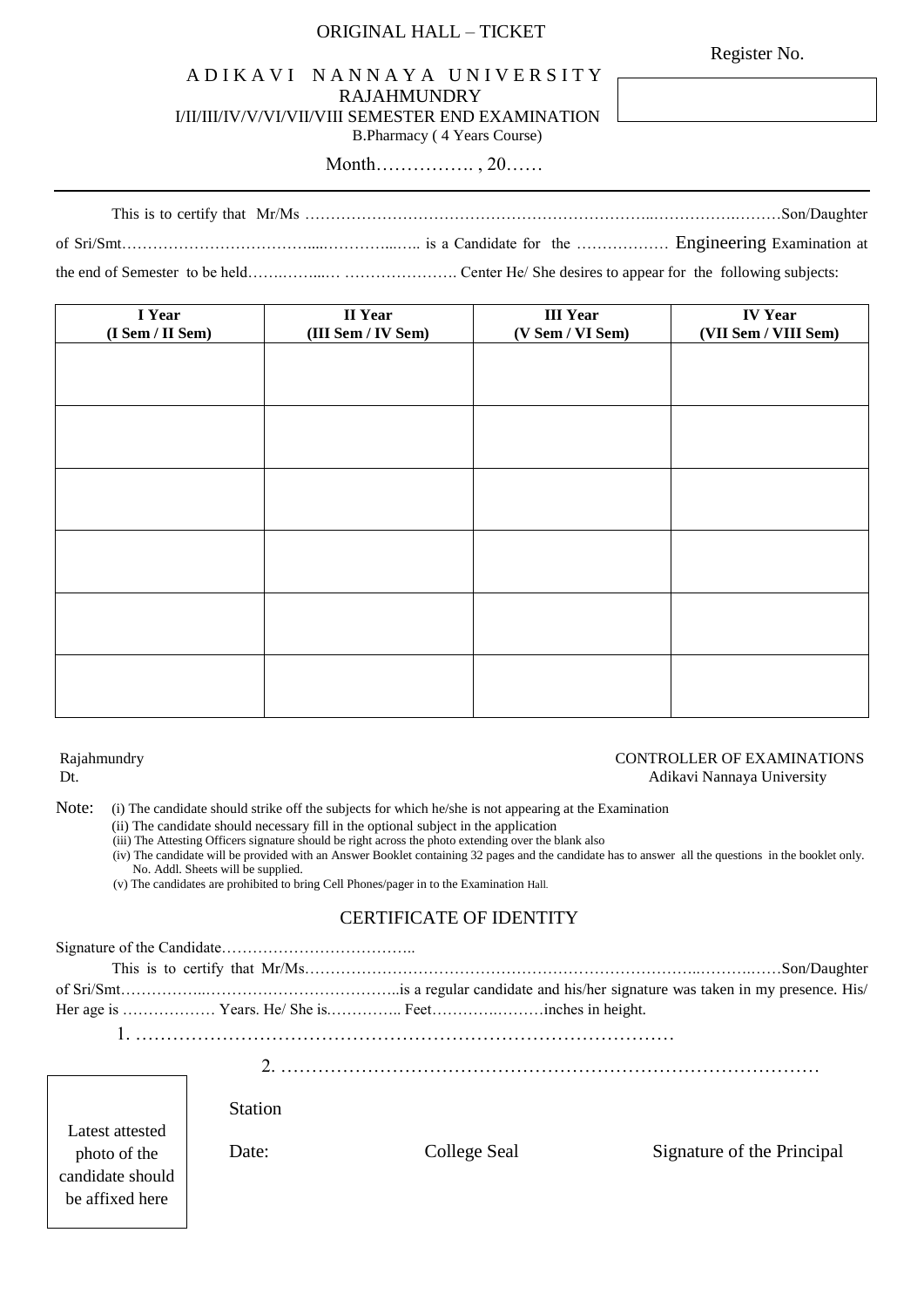# DUPLICATE HALL – TICKET

Register No.

# A D I K A V I N A N N A Y A U N I V E R S I T Y RAJAHMUNDRY I/II/III/IV/V/VI/VII/VIII SEMESTER END EXAMINATION

B.Pharmacy ( 4 Years Course)

Month……………. , 20……

This is to certify that Mr/Ms ………………………………….……………………………………..………Son/Daughter

of Sri/Smt ……………………….……….…..….. is a candidate for the ……………….….…. Engineering Examination at the

end of Semester to be held……………………………………………. Center He./She desires to appear for the following subjects:

| I Year<br>(I Sem / II Sem) | II Year<br>(III Sem / IV Sem) | <b>III</b> Year<br>(V Sem / VI Sem) | <b>IV Year</b><br>(VII Sem / VIII Sem) |
|----------------------------|-------------------------------|-------------------------------------|----------------------------------------|
|                            |                               |                                     |                                        |
|                            |                               |                                     |                                        |
|                            |                               |                                     |                                        |
|                            |                               |                                     |                                        |
|                            |                               |                                     |                                        |
|                            |                               |                                     |                                        |
|                            |                               |                                     |                                        |
|                            |                               |                                     |                                        |
|                            |                               |                                     |                                        |
|                            |                               |                                     |                                        |
|                            |                               |                                     |                                        |
|                            |                               |                                     |                                        |

#### Rajahmundry **CONTROLLER OF EXAMINATIONS** Dt. Adikavi Nannaya University

Note:(i) The candidate should strike off the subjects for which he/she is not appearing at the examination

(ii) The candidate should necessary fill in the optional subject in the application.

(iii) The Attesting Officers signature should be right across the photo extending over the blank also

(iv) The candidate will be provided with an Answer Booklet containing 32 pages and the candidate has to answer all

the questions in the booklet only. No. Addl. Sheets will be supplied.

(v) The candidates are prohibited to bring Cell Phones/pager in to the Examination Hall.

#### CERTIFICATE OF IDENTITY

Signature of the Candidate………………………………..

This is to certify that Mr./Ms……………………………………………………………………..…………………..Son/

Daughter of Sri/Smt……………..………………………………..is a regular candidate and his/her signature was taken in my

presence. His /Her Age is …………… years. He/ She is………….. Feet……………………inches in height.

| Latest attested<br>photo of the<br>candidate should | Station: |              |                            |
|-----------------------------------------------------|----------|--------------|----------------------------|
| be affixed here                                     | Date:    | College Seal | Signature of the Principal |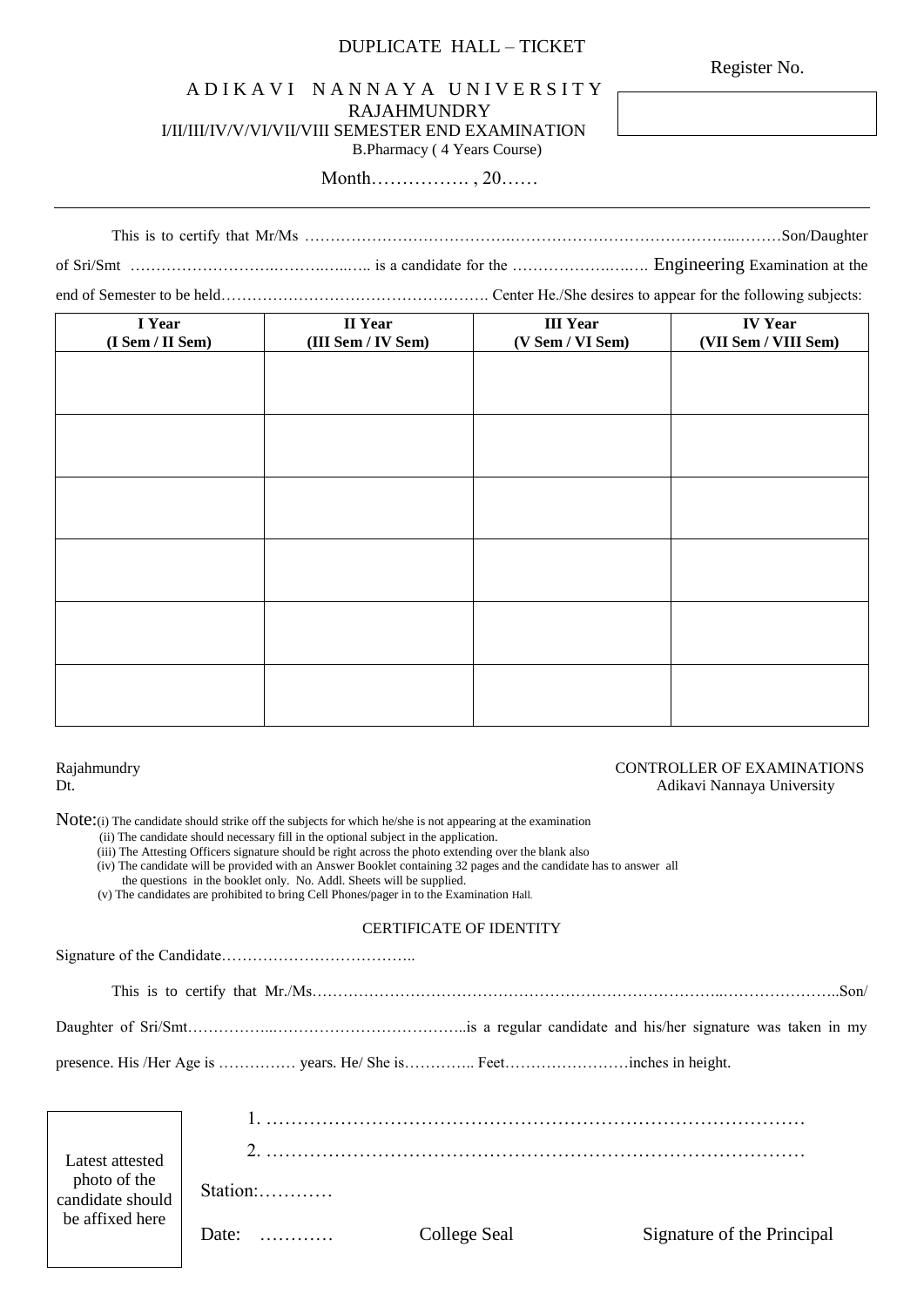#### **INSTRUCTIONS TO CANDIDATES APPEARING FOR EXAMINATION**

#### CANDIDATES taking University Examinations are required to observe the following instructions very carefully:

- 1. Legal suits against University, if any, shall be file in courts within the jurisdiction of Rajahmundry city only.
- 2. Silence should be maintained in the Examination Hall.
- 3. Candidates should take their places in the examination hall at least thirty minutes before the time fixed for distributing the papers. Candidates will not be allowed to enter the examination hall after half an hour of commencement of examination. Candidates who are undoubtedly suffering from infectious diseases of any kind will not be admitted. Candidates should bring with them their hall- tickets each day of the examination for inspection by the Chief Superintendent/ Invigilators.
- 4. Candidates are prohibited from writing anything on their hall tickets and question papers. Candidates are also prohibited from writing their name or any other name unconnected with the answers on any part of their answer books, but they should write their Register Number very distinctly on the title papers of the main answer book. Failing which their answer papers may be rejected. They should fill in the subject and the year on the outer cover of the main answer book.
- 5. Candidates are not allowed to exceed the time assigned to a paper.
- 6. No Candidate will be allowed to leave the examination hall till the expiry of at least one and half hour after the question paper is given. Candidate who leaves the hall during the period allotted for a paper will not be allowed to re-enter the examination hall.
- 7. Candidates are forbidden to ask questions of any kind during the examination, if they do so, their answer papers will not be valued and their conduct will be reported to the Executive Council for disciplinary action.
- 8. Candidates are not allowed to use books of any kind except as provided in rule 10.They are also prohibited from bringing any material printed or otherwise except the Hall-Tickets into the examination hall. Candidates are prohibited from using such extraneous material and communicating with or copying from each other in the examination hall and communicating with any person outside the examination hall. The candidates are also prohibited from bringing pagers and cordless phones into the examination hall. Any candidate found violating the instruction will be summarily sent out of the examination hall forthwith and his conduct will be reported to the Registrar. Such candidates stand the risk of all their answer papers of the examinations for which they have appeared may be rejected by the Executive Council and they may be debarred from sitting for the University examination till the period decided by the Executive Council.

 The use of stencils at the University Examination is not permitted except students answering papers in Mathematics. The use of Mathematical instruments while answering papers in Mathematics. Sciences will be allowed. Such instruments will not be supplied by the University.

- 9. Clerk's Mathematical and Physical Tables will be supplied to candidates in mathematics. Physics, Engineering examination Candidates should not bring their own copies into the examination hall.
- 10. When candidates have finished writing their answers and wish to hand over their answer books, or at the end of the period prescribed for each particular part of the examination each should stand up at their seats and remain standing untill one of the Superindents approaches them and collects his/her answer book.

 Any particulars noted in the hall -tickets differing from those given in the application for the examination should be immediately reported to the Additional Controller of Examinations, Adikavi Nannaya University through the Chief Superintendent Concerned.

11. Candidates should bring with them their college identity cards also to satisfy the Chief Superintendent of the centers as to their identity.

#### **Script Verification :**

The candidates can obtain the photo copies of the Answer Scripts on payment of Rs 1000/- for each Answer Script for Engineering courses.

The candidates have to apply for photo copies of the Answer Scripts within 15 days from the date of publication of Results and after receiving the photo copy they will be permitted to apply for Revaluation within 5 days if the candidate so desires.

**Re-Valuation** : After the results are announced, the candidates who wish to get their answer scripts valued again, can apply for

re-valuation, only one time, on payment of the prescribed fee Rs . 750/- for each script within the prescribed period, i.e., 15 days from the date of publication of the results. Revaluation applications of the candidates received after the prescribed date will not be

entertained. The candidates applying for the Re-valuation need not wait for the Re-valuation results and have to appear for the next examination, as per eligibility for the examination.

Candidates who passed their qualifying Examination other than this University/Board of Intermediate Education, Andhra Pradesh, Hyderabad shall have to enclose the Recognition and Eligibility Certificates issued by the Legal Section of Adikavi Nannaya University, Rajahmundry. Otherwise their applications will be rejected.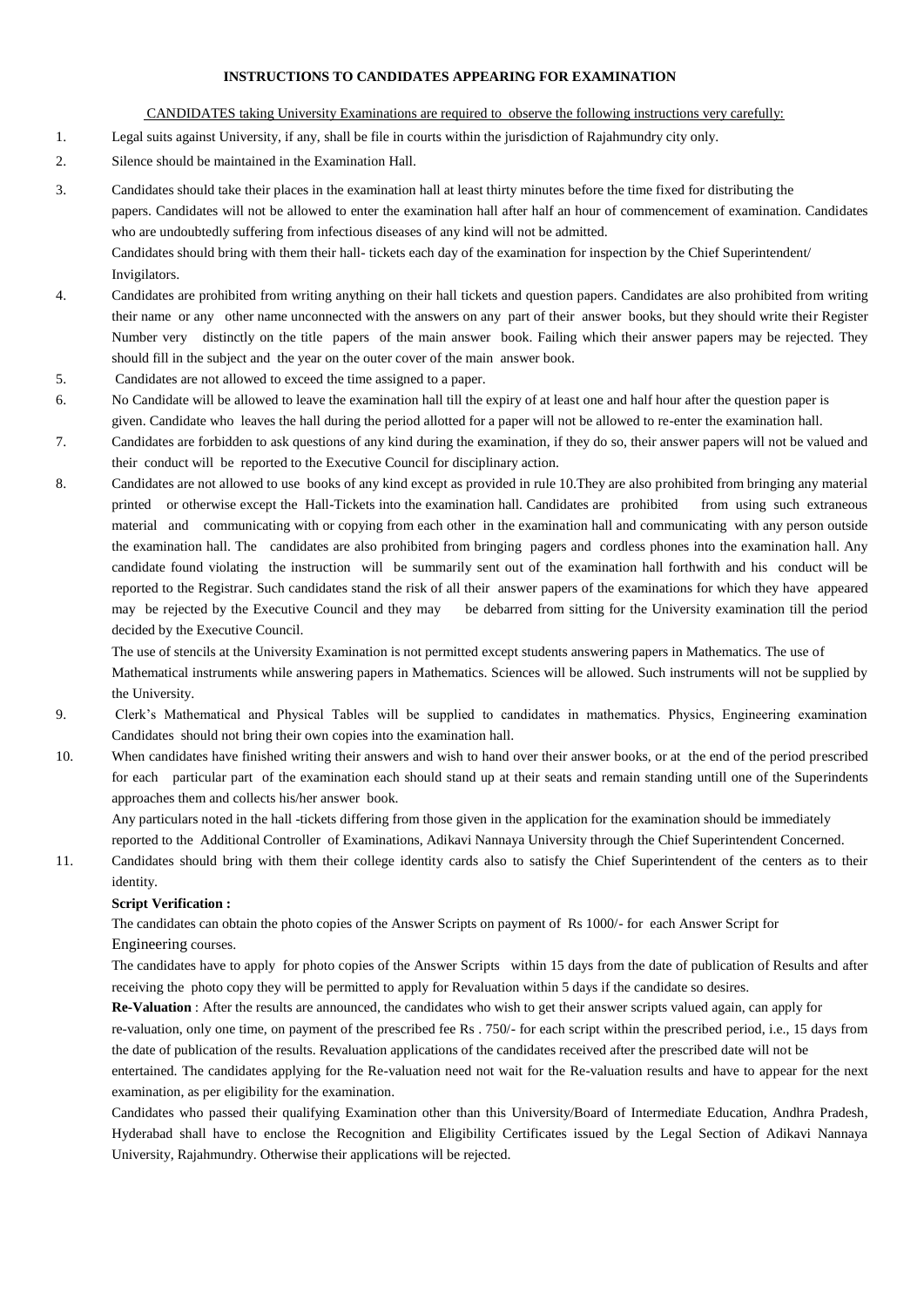Candidates must be careful, in entering their date of birth, exact Date, Month and year. An entry of date of birth once made shall not be altered so far as University purposes are concerned and will have to be repeated at subsequent Examinations.

Candidates are requested to give such a complete address in BLOCK LETTERS as would ensure in communication by post reaching them without delay.

No student will be allowed to select a Center of his/her Examination other than the college in which he/she studied or taken the earlier examination. Candidate studying in a college shall, however, have to apply for the examination from the same college where he/she is studying.

# **ALL CANDIDATES MUST OBTAIN THEIRE HALL-TICKETS FROM THE PRINCIPAL OF THE RESPECTIVE COLLEGES, THREE DAYS BEFORE COMMENCMENT OF THE EXAMINATION.**

(BY ORDER)

 **Sd/- University Office, (S LINGA REDDY) Rajamahendravaram CONTROLLER OF EXAMINATIONS**